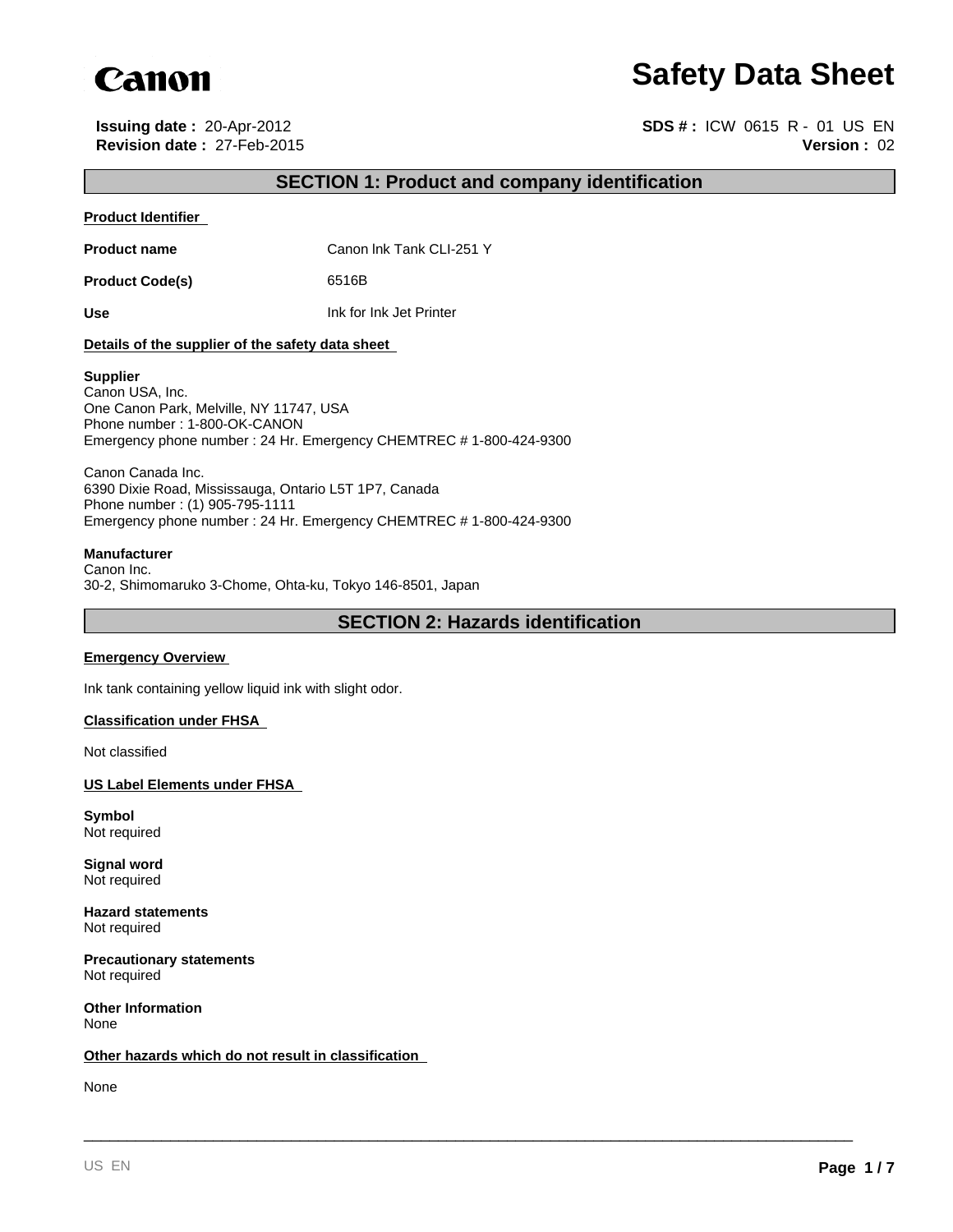# **SECTION 3: Composition/information on ingredients**

\_\_\_\_\_\_\_\_\_\_\_\_\_\_\_\_\_\_\_\_\_\_\_\_\_\_\_\_\_\_\_\_\_\_\_\_\_\_\_\_\_\_\_\_\_\_\_\_\_\_\_\_\_\_\_\_\_\_\_\_\_\_\_\_\_\_\_\_\_\_\_\_\_\_\_\_\_\_\_\_\_\_\_\_\_\_\_\_\_

| <b>Chemical name</b> | <b>CAS-No</b> | Weight %  |
|----------------------|---------------|-----------|
| Glycerin             | $56 - 81 - 5$ | $5 - 10$  |
| Ethylene urea        | 120-93-4      | $5 - 10$  |
| Thiadiazole Azo dye  | CBI           | - 5       |
| Glvcol               | CBI           | $10 - 15$ |
| Water                | 7732-18-5     | $60 - 80$ |

# **SECTION 4: First aid measures**

#### **Description of first aid measures**

| <b>Inhalation</b>                                                          | Move to fresh air. Get medical attention immediately if symptoms occur.                                                                 |  |
|----------------------------------------------------------------------------|-----------------------------------------------------------------------------------------------------------------------------------------|--|
| Ingestion                                                                  | Rinse mouth. Drink 1 or 2 glasses of water. Get medical attention immediately if symptoms<br>occur.                                     |  |
| <b>Skin Contact</b>                                                        | Wash off immediately with soap and plenty of water. Get medical attention immediately if<br>symptoms occur.                             |  |
| <b>Eye Contact</b>                                                         | Flush with plenty of water. Get medical attention immediately if symptoms occur.                                                        |  |
| Most important symptoms and effects, both acute and delayed                |                                                                                                                                         |  |
| <b>Inhalation</b>                                                          | None under normal use. Symptoms of overexposure are dizziness, headache, tiredness,<br>nausea, unconsciousness, cessation of breathing. |  |
| Ingestion                                                                  | None under normal use. Ingestion may cause gastrointestinal irritation, nausea, vomiting<br>and diarrhea.                               |  |
| <b>Skin Contact</b>                                                        | None under normal use.                                                                                                                  |  |
| <b>Eye Contact</b>                                                         | None under normal use. May cause slight irritation.                                                                                     |  |
| <b>Chronic Effects</b>                                                     | None under normal use.                                                                                                                  |  |
| Indication of any immediate medical attention and special treatment needed |                                                                                                                                         |  |

None

# **SECTION 5: Firefighting measures**

\_\_\_\_\_\_\_\_\_\_\_\_\_\_\_\_\_\_\_\_\_\_\_\_\_\_\_\_\_\_\_\_\_\_\_\_\_\_\_\_\_\_\_\_\_\_\_\_\_\_\_\_\_\_\_\_\_\_\_\_\_\_\_\_\_\_\_\_\_\_\_\_\_\_\_\_\_\_\_\_\_\_\_\_\_\_\_\_\_

#### **Extinguishing media**

### **Suitable extinguishing media**

Use CO2, dry chemical, or foam, Water.

**Unsuitable extinguishing media** None

#### **Special hazards arising from the substance or mixture**

# **Special Hazard**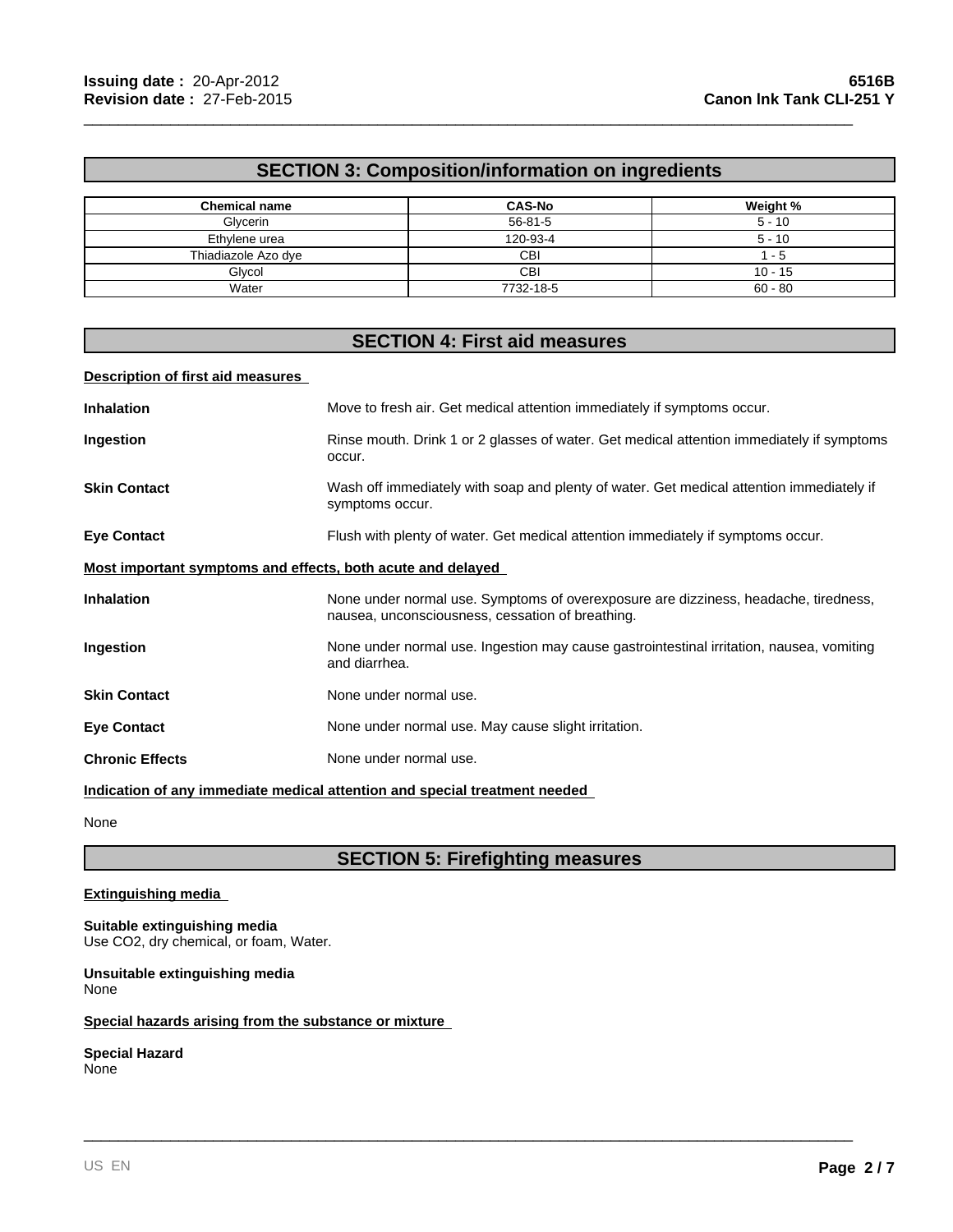#### **Hazardous combustion products**

Carbon dioxide (CO 2), Carbon monoxide (CO)

#### **Advice for firefighters**

#### **Special protective equipment for fire-fighters**

None

### **SECTION 6: Accidental release measures**

\_\_\_\_\_\_\_\_\_\_\_\_\_\_\_\_\_\_\_\_\_\_\_\_\_\_\_\_\_\_\_\_\_\_\_\_\_\_\_\_\_\_\_\_\_\_\_\_\_\_\_\_\_\_\_\_\_\_\_\_\_\_\_\_\_\_\_\_\_\_\_\_\_\_\_\_\_\_\_\_\_\_\_\_\_\_\_\_\_

#### **Personal precautions, protective equipment and emergency procedures**

Avoid contact with skin, eyes and clothing.

#### **Environmental Precautions**

Keep out of waterways.

#### **Methods and material for containment and cleaning up**

Wipe up with adsorbent material (e.g. cloth, fleece).

#### **Other Information**

None

# **SECTION 7: Handling and storage**

#### **Precautions for safe handling**

Avoid contact with skin, eyes and clothing. Clean contaminated surface thoroughly. Use with adequate ventilation.

#### **Conditions for safe storage, including any incompatibilities**

Keep in a dry, cool and well-ventilated place. Keep out of the reach of children. Keep away from direct sunlight. Keep away from heat and sources of ignition.

### **SECTION 8: Exposure controls/personal protection**

#### **Exposure guidelines**

| Chemical name | <b>PEL</b><br>OSHA                                        | ACGIH TI <sup>v</sup> |
|---------------|-----------------------------------------------------------|-----------------------|
| Glycerin      | TWA.<br>, total particulate<br>15 mg/m $\degree$<br>mist, | None                  |
| $56 - 81 - 5$ | TWA.<br>respirable fraction<br>. 5 ma/m $^3$<br>mist,     |                       |

**Appropriate engineering controls** None under normal use conditions.

**Individual protection measures, such as personal protective equipment**

| <b>Eye/face Protection</b>    | Not required under normal use. |
|-------------------------------|--------------------------------|
| <b>Skin Protection</b>        | Not required under normal use. |
| <b>Respiratory Protection</b> | Not required under normal use. |

# **SECTION 9: Physical and chemical properties**

#### **Information on basic physical and chemical properties**

**Appearance**

Yellow ; Liquid **Odor** Slight odor

\_\_\_\_\_\_\_\_\_\_\_\_\_\_\_\_\_\_\_\_\_\_\_\_\_\_\_\_\_\_\_\_\_\_\_\_\_\_\_\_\_\_\_\_\_\_\_\_\_\_\_\_\_\_\_\_\_\_\_\_\_\_\_\_\_\_\_\_\_\_\_\_\_\_\_\_\_\_\_\_\_\_\_\_\_\_\_\_\_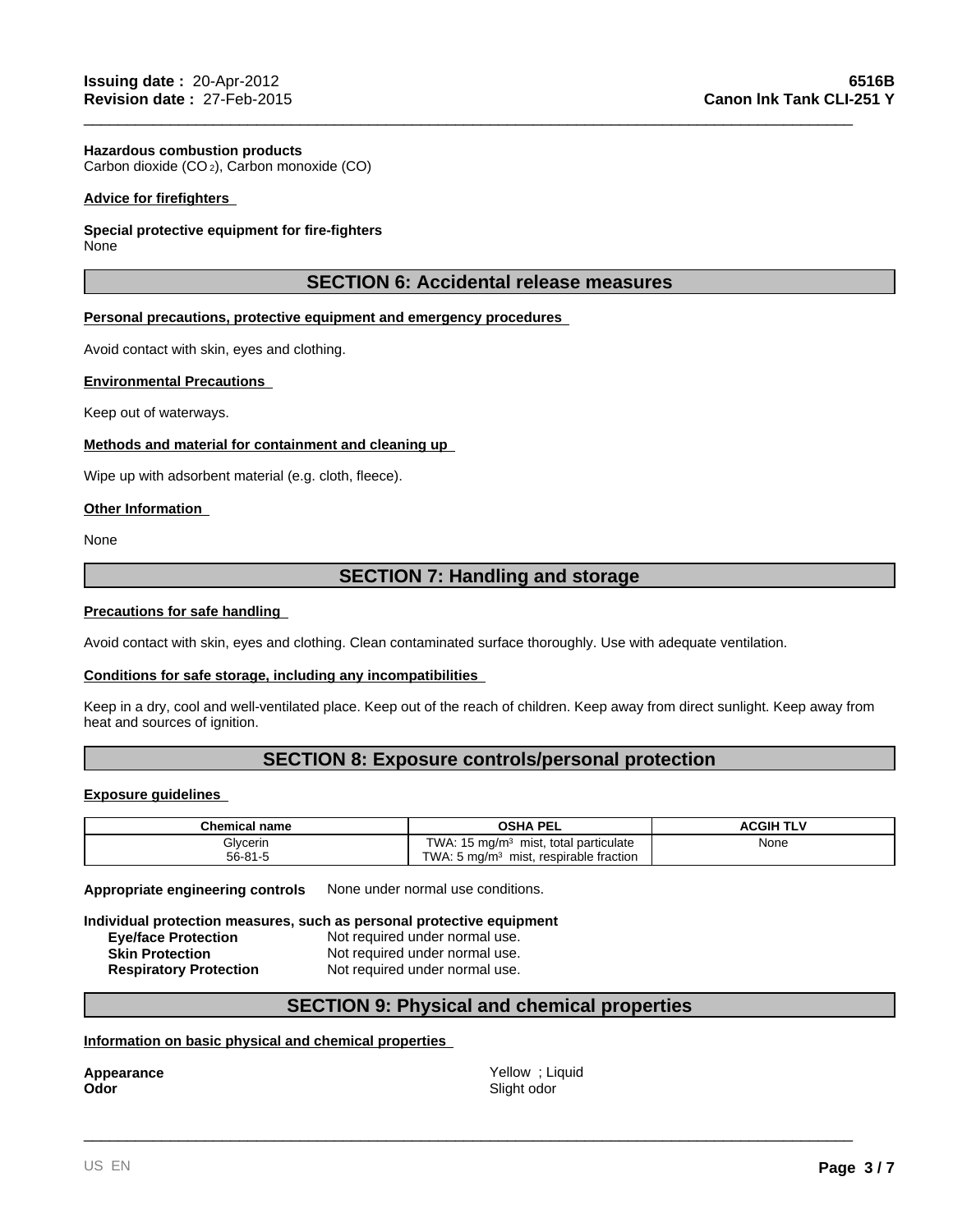**Odor threshold** No data available No data available **pH** 7 - 8 Evaporation Rate<br> **Example 19** No data available<br> **Elammability (solid, gas)** Not flammable; Not **Flammability Limits in Air Upper Flammability Limit** None; estimated **Lower Flammability Limit** None; estimated **Vapor pressure** No data available No data available **Vapor Density**<br> **Relative density**<br> **Relative density**<br> **Relative density**<br> **Relative density Relative density and the set of the control of the Solubility (1.0 - 1.1** Solubility (i.e. 1.1)<br> **Solubility (i.e.s.) Solubility(ies)**<br> **Partition coefficient: n-octanol/water**<br> **Partition coefficient: n-octanol/water**<br> **Water Solution Coefficient: n-octanol/water Partition coefficient: n-octanol/water Melting/Freezing point (°C)**<br> **Boiling Point/Range (°C)**<br> **Boiling Point/Range (°C)**<br> **Boiling Point/Range (°C) Boiling Point/Range (°C)**<br> **Boiling Point (°C)**<br> **Flash Point (°C)**<br> **Range CO Flash Point (°C) Autoignition Temperature (°C)** None; estimated **Decomposition Temperature (°C) Viscosity (mPa s)** 1 - 5

Not flammable; Not combustible No data available

\_\_\_\_\_\_\_\_\_\_\_\_\_\_\_\_\_\_\_\_\_\_\_\_\_\_\_\_\_\_\_\_\_\_\_\_\_\_\_\_\_\_\_\_\_\_\_\_\_\_\_\_\_\_\_\_\_\_\_\_\_\_\_\_\_\_\_\_\_\_\_\_\_\_\_\_\_\_\_\_\_\_\_\_\_\_\_\_\_

#### **Other Information**

No data available

# **SECTION 10: Stability and reactivity**

#### **Reactivity**

None

**Chemical stability** 

**Stable** 

**Possibility of Hazardous Reactions** 

None

**Conditions to Avoid** 

None

#### **Incompatible materials**

Acids, Bases, Oxidizing agents, Reducing agents.

#### **Hazardous Decomposition Products**

Carbon dioxide (CO 2), Carbon monoxide (CO), and/or Ammonia.

# **SECTION 11: Toxicological information**

\_\_\_\_\_\_\_\_\_\_\_\_\_\_\_\_\_\_\_\_\_\_\_\_\_\_\_\_\_\_\_\_\_\_\_\_\_\_\_\_\_\_\_\_\_\_\_\_\_\_\_\_\_\_\_\_\_\_\_\_\_\_\_\_\_\_\_\_\_\_\_\_\_\_\_\_\_\_\_\_\_\_\_\_\_\_\_\_\_

#### **Information on toxicological effects**

| <b>Acute toxicity</b>             | No data available                            |
|-----------------------------------|----------------------------------------------|
| <b>Skin corrosion/irritation</b>  | Non-irritant (Estimate) (OECD Guideline)     |
| Serious eye damage/eye irritation | Minimal irritant (Estimate) (OECD Guideline) |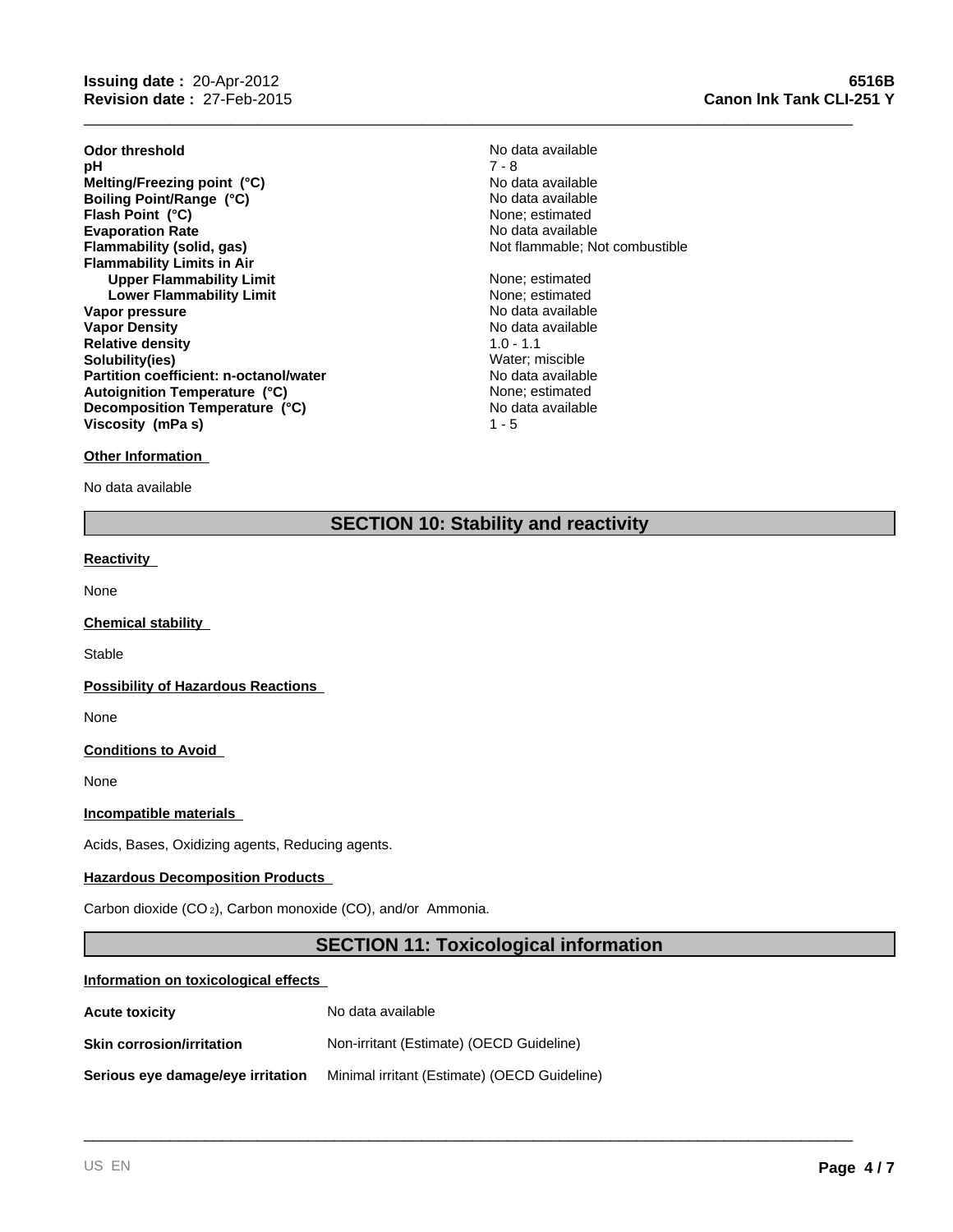| <b>Sensitization</b>            | Non-sensitizer (Estimate) (OECD Guideline) |
|---------------------------------|--------------------------------------------|
| Germ cell mutagenicity          | Ames test: Negative                        |
| Carcinogenicity                 | No data available                          |
| <b>Reproductive Toxicity</b>    | No data available                          |
| <b>STOT - single exposure</b>   | No data available                          |
| <b>STOT - repeated exposure</b> | No data available                          |
| <b>Aspiration hazard</b>        | No data available                          |
| <b>Other Information</b>        | No data available                          |
|                                 |                                            |

\_\_\_\_\_\_\_\_\_\_\_\_\_\_\_\_\_\_\_\_\_\_\_\_\_\_\_\_\_\_\_\_\_\_\_\_\_\_\_\_\_\_\_\_\_\_\_\_\_\_\_\_\_\_\_\_\_\_\_\_\_\_\_\_\_\_\_\_\_\_\_\_\_\_\_\_\_\_\_\_\_\_\_\_\_\_\_\_\_

**SECTION 12: Ecological information**

#### **Toxicity**

**Ecotoxicity effects** No data available

### **Persistence and degradability**

No data available

#### **Bioaccumulative potential**

No data available

#### **Mobility in soil**

No data available

### **Other adverse effects**

No data available

# **SECTION 13: Disposal considerations**

#### **Waste treatment methods**

Dispose of in accordance with local regulations.

# **SECTION 14: Transport information**

| <b>UN number</b>                     | None                                           |
|--------------------------------------|------------------------------------------------|
| <b>UN Proper Shipping Name</b>       | None                                           |
| <b>Transport Hazard Class</b>        | None                                           |
| <b>Packing Group</b>                 | None                                           |
| <b>Environmental Hazards</b>         | No special environmental precautions required. |
| <b>Special Precautions for users</b> | None                                           |
|                                      |                                                |
|                                      |                                                |